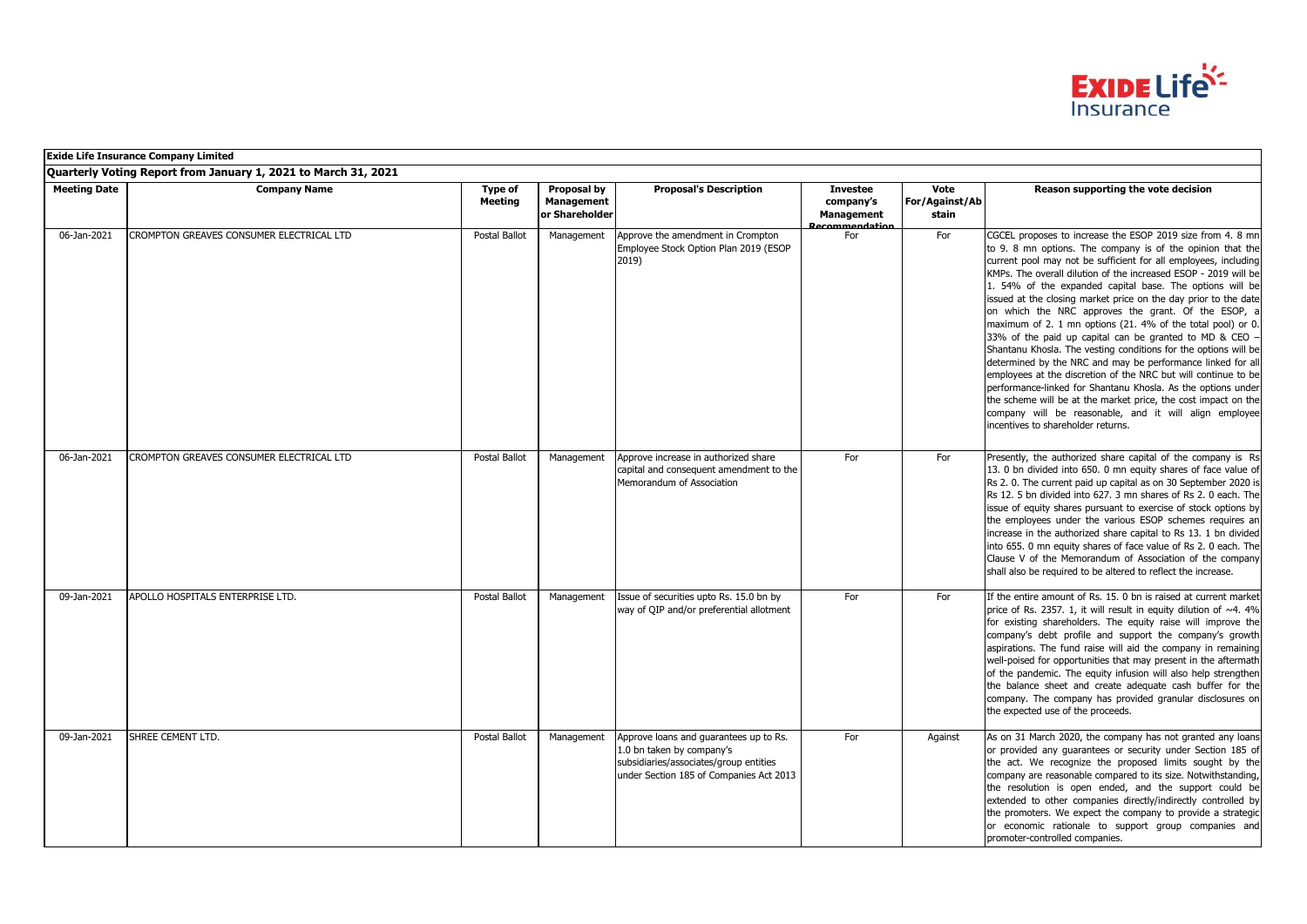

|                     | <b>Exide Life Insurance Company Limited</b>                    |                           |                                                    |                                                                                                                                                                                                                                                                                                                                                                    |                                                                            |                                 |                                                                                                                                                                                                                                                                                                                                                                                                                                                                                                                                                                                                                                                                                                                                                                                                                                                                                                                                                                                                                                         |
|---------------------|----------------------------------------------------------------|---------------------------|----------------------------------------------------|--------------------------------------------------------------------------------------------------------------------------------------------------------------------------------------------------------------------------------------------------------------------------------------------------------------------------------------------------------------------|----------------------------------------------------------------------------|---------------------------------|-----------------------------------------------------------------------------------------------------------------------------------------------------------------------------------------------------------------------------------------------------------------------------------------------------------------------------------------------------------------------------------------------------------------------------------------------------------------------------------------------------------------------------------------------------------------------------------------------------------------------------------------------------------------------------------------------------------------------------------------------------------------------------------------------------------------------------------------------------------------------------------------------------------------------------------------------------------------------------------------------------------------------------------------|
|                     | Quarterly Voting Report from January 1, 2021 to March 31, 2021 |                           |                                                    |                                                                                                                                                                                                                                                                                                                                                                    |                                                                            |                                 |                                                                                                                                                                                                                                                                                                                                                                                                                                                                                                                                                                                                                                                                                                                                                                                                                                                                                                                                                                                                                                         |
| <b>Meeting Date</b> | <b>Company Name</b>                                            | Type of<br><b>Meeting</b> | Proposal by<br><b>Management</b><br>or Shareholder | <b>Proposal's Description</b>                                                                                                                                                                                                                                                                                                                                      | <b>Investee</b><br>company's<br><b>Management</b><br><b>Perommendation</b> | Vote<br>For/Against/Ab<br>stain | Reason supporting the vote decision                                                                                                                                                                                                                                                                                                                                                                                                                                                                                                                                                                                                                                                                                                                                                                                                                                                                                                                                                                                                     |
| 06-Feb-2021         | P I INDUSTRIES LTD.                                            | <b>NCM</b>                | Management                                         | Approve the amalgamation of wholly<br>owned subsidiary, Isagro (Asia)<br>Agrochemicals Private Limited with PI<br><b>Industries Limited</b>                                                                                                                                                                                                                        | For                                                                        | For                             | Isagro (Asia) Agrochemicals Private Limited (IAPL)is a wholly<br>owned subsidiary of PI Industries Limited (PIIL). PIIL proposes<br>to demerge the Domestic B2C vertical of IAPL into Jivagro Ltd,<br>a wholly owned subsidiary of PIIL and merge the remaining<br>business of IAPL into PIIL. The proposed merger will<br>consolidate operations and may result in optimal utilization of<br>resources. Since IAPL is a wholly owned subsidiary, the current<br>shareholding of PIIL in the IAPL shall stand cancelled and the<br>shareholding pattern of PIIL will not change after the merger.<br>There will be no material impact on the consolidated financials<br>of PIIL and given no shares are to be issued, there is no<br>change in the economic interest for the shareholders.                                                                                                                                                                                                                                              |
| 09-Feb-2021         | <b>BHARTI AIRTEL LTD.</b>                                      | Postal Ballot             | Management                                         | Approve shifting of the registered office to<br>the state of Haryana from the National<br>Capital Territory (NCT) of Delhi and<br>consequent alteration to the Memorandum<br>of Association (MoA)                                                                                                                                                                  | For                                                                        | For                             | Bharti Airtel's existing registered office is located at Bharti<br>Crescent, 1, Nelson Mandela Road, Vasant Kunj, Phase-2, New<br>Delhi-110070. Bharti Airtel has disclosed that presently the<br>registered office is situated in Delhi while the day-to-day<br>operations are carried out from the office located in Haryana.<br>Therefore, it proposes to shift its registered office at Airtel<br>Center, Plot No. 16, Udyog Vihar, Phase-IV, Gurugram-122015<br>in the state of Haryana and consequently amend Clause II of<br>the Memorandum of Association (MoA). The management is of<br>the opinion that shifting of the registered office will enable<br>more administrative control and rationalize business operations.<br>Further, shifting of the registered office is not detrimental to<br>the interest of shareholders.                                                                                                                                                                                                |
| 15-Feb-2021         | BRITANNIA INDUSTRIES LTD.                                      | <b>NCM</b>                | Management                                         | Approve scheme of arrangement to pay<br>dividend of Rs. 12.5 per share, bonus<br>issue of three-year non-convertible<br>debentures of face value Rs 29.0 each per<br>equity share of face value Re. 1.0 each,<br>transfer excess balance of general reserve<br>to retained earnings account and increase<br>the borrowing limit from Rs. 20.0 bn to<br>Rs. 50.0 bn | For                                                                        | For                             | The company proposes to issue upto 241 mn unsecured non-<br>convertible debentures (NCD) of Rs. 29. 0 each, aggregating to<br>Rs. 6. 98 bn and pay a dividend of Rs. 12. 5 per equity share.<br>Further, the borrowing limit will be increased to Rs. 50 bn from<br>Rs. 20 bn, with creation of charge on the company's assets as<br>security. The outstanding consolidated debt as on 30<br>September 2020 was Rs. 24. 5 bn. While the company has not<br>provided a rationale for raising the borrowing limit, it has been<br>judicious in raising debt in the past and we expect them to<br>remain conservative. Their NCD programme is rated CRISIL<br>AAA/Stable and ICRA AAA/Stable which denotes highest degree<br>of safety regarding timely servicing of financial obligations. The<br>company proposes to return its excess liquidity by way of these<br>bonus NCDs. Britannia has a comfortable financial risk profile<br>supported by low long-term debt levels, cash flow generating<br>capacity and strong profitability. |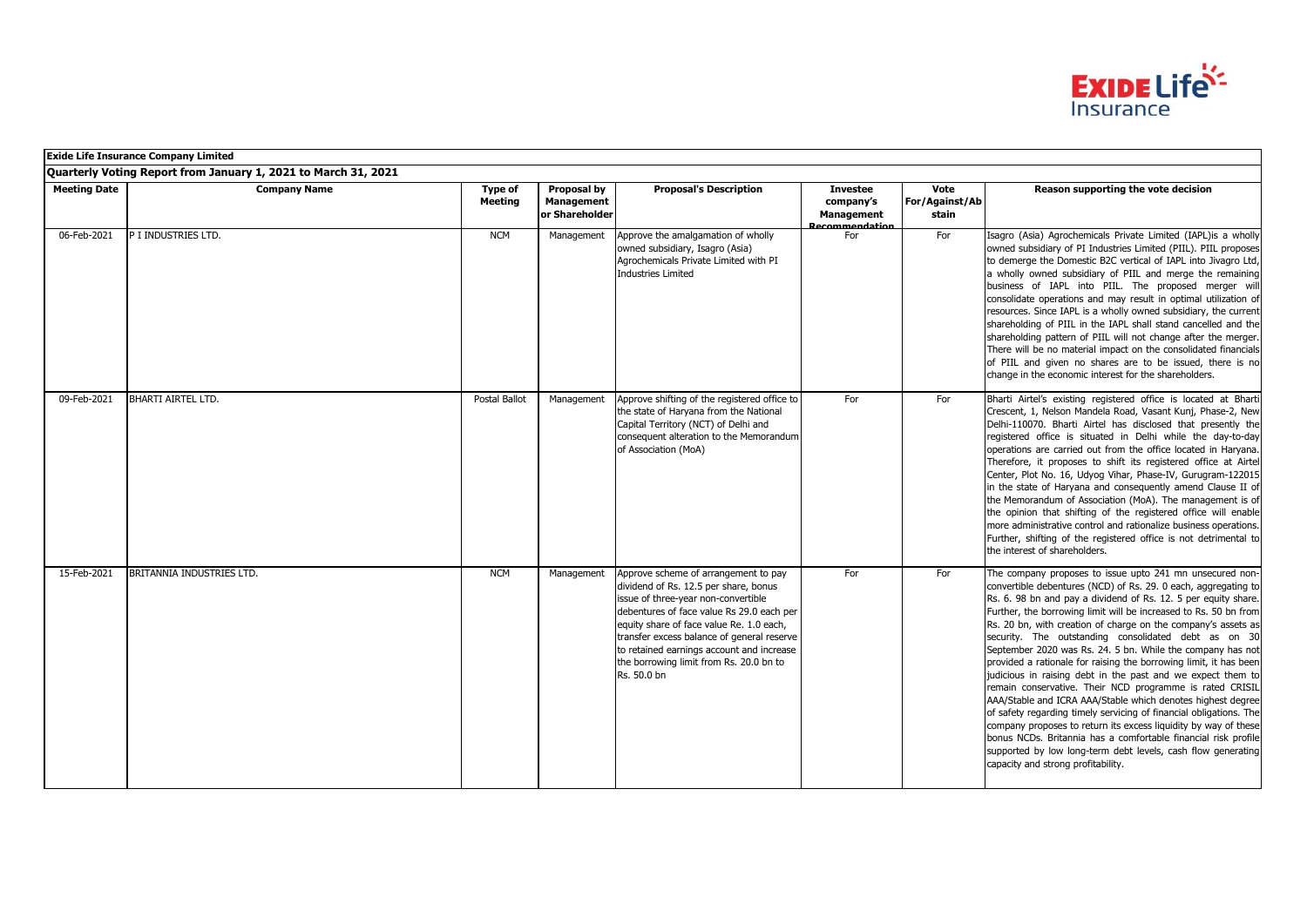

|                     | <b>Exide Life Insurance Company Limited</b>                    |                    |                                             |                                                                                                                                                              |                                                                     |                                 |                                                                                                                                                                                                                                                                                                                                                                                                                                                                                                                                                                                                                                                                                                                                                                                                                                                                                                                                                                                                                      |  |  |
|---------------------|----------------------------------------------------------------|--------------------|---------------------------------------------|--------------------------------------------------------------------------------------------------------------------------------------------------------------|---------------------------------------------------------------------|---------------------------------|----------------------------------------------------------------------------------------------------------------------------------------------------------------------------------------------------------------------------------------------------------------------------------------------------------------------------------------------------------------------------------------------------------------------------------------------------------------------------------------------------------------------------------------------------------------------------------------------------------------------------------------------------------------------------------------------------------------------------------------------------------------------------------------------------------------------------------------------------------------------------------------------------------------------------------------------------------------------------------------------------------------------|--|--|
|                     | Quarterly Voting Report from January 1, 2021 to March 31, 2021 |                    |                                             |                                                                                                                                                              |                                                                     |                                 |                                                                                                                                                                                                                                                                                                                                                                                                                                                                                                                                                                                                                                                                                                                                                                                                                                                                                                                                                                                                                      |  |  |
| <b>Meeting Date</b> | <b>Company Name</b>                                            | Type of<br>Meeting | Proposal by<br>Management<br>or Shareholder | <b>Proposal's Description</b>                                                                                                                                | <b>Investee</b><br>company's<br><b>Management</b><br>Recommendation | Vote<br>For/Against/Ab<br>stain | Reason supporting the vote decision                                                                                                                                                                                                                                                                                                                                                                                                                                                                                                                                                                                                                                                                                                                                                                                                                                                                                                                                                                                  |  |  |
| 21-Feb-2021         | <b>ESCORTS LTD.</b>                                            | Postal Ballot      | Management                                  | Approve reduction in the paid-up capital<br>by 12.3 mn shares                                                                                                | For                                                                 | For                             | Currently 33. 7 mn shares (25. 0% of paid-up capital) are held<br>by Escorts Benefit and Welfare Trust (EBWT) as treasury<br>shares. In April 2020, shareholders approved the issuance of<br>12. 3 mn equity shares on a preferential basis to Kubota<br>Corporation, which Escorts proposes to cancel out of its<br>treasury shares and reduce its share capital. Consequently, the<br>outstanding paid-up capital will be debited by Rs. 122. 5 mn<br>and the securities premium will be debited by Rs. 1. 0 bn.<br>Shares held through treasury stock give disproportionate voting<br>rights to promoters and thus have potential to violate minority<br>shareholders' rights. The capital reduction will enable the<br>company to reduce its outstanding treasury stock. The<br>quantum of treasury shares post the capital reduction will be<br>17. 5% (21. 4 mn equity shares).                                                                                                                                |  |  |
| 22-Feb-2021         | <b>GRASIM INDUSTRIES LTD.</b>                                  | EGM                | Management                                  | Approve alteration to the Object Clause of<br>the Memorandum of Association                                                                                  | For                                                                 | For                             | The company proposes to alter the Object Clause of the<br>Memorandum of Association in order to manufacture, sell,<br>import and export all types of paints and allied products and<br>services in the country. We believe it is the prerogative of the<br>board and the management to decide on business<br>diversifications. Notwithstanding, the proposed diversification<br>may pose execution and other business risks.                                                                                                                                                                                                                                                                                                                                                                                                                                                                                                                                                                                         |  |  |
| 23-Feb-2021         | ICICI LOMBARD GENERAL INSURANCE COMPANY LTD.                   | <b>NCM</b>         | Management                                  | Approve merger of Bharti AXA General<br>Insurance Company Limited (Bharti AXA<br>GI) with ICICI Lombard General Insurance<br>Company Limited (ICICI Lombard) | For                                                                 | For                             | Under the scheme, ICICI Lombard will acquire Bharti AXA GI in<br>an all-share deal with the swap ratio fixed at 2 shares of ICICI<br>Lombard for every 115 shares of Bharti AXA GI. Bharti Group<br>and AXA group will respectively own $\sim$ 3. 7% and $\sim$ 3. 6% of<br>the merged entity and will be classified as public shareholders.<br>The deal values Bharti AXA GI at $\sim$ Rs. 48. 0 bn, with a P/B<br>multiple of $\sim$ 6. 5x, representing a discount of $\sim$ 25% to ICICI<br>Lombard. The valuation is on par with recent transactions in<br>the General Insurance space. ICICI Lombard has a market<br>share of $\sim$ 10% in the motor insurance segment, which is<br>expected to increase to $\sim$ 12% post-merger. Further, the<br>combined entity will have a market share of ~9% in the non-<br>life insurance business. ICICI Lombard can utilize Bharti AXA<br>GI's presence in the bancassurance and corporate agents'<br>platforms and cross-sell its products through these channels. |  |  |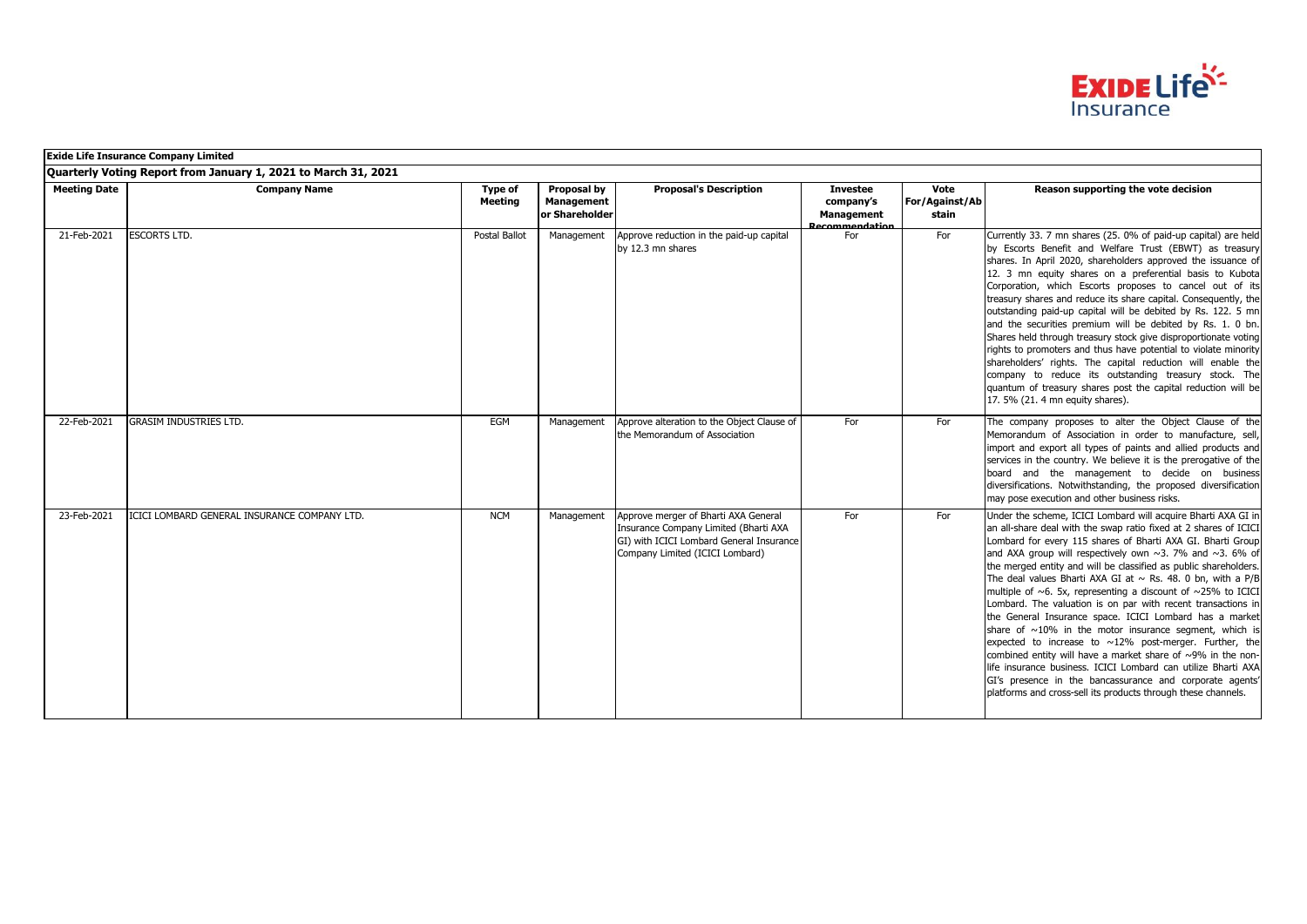

|                     | <b>Exide Life Insurance Company Limited</b>                    |                           |                                                    |                                                                                                                                                                                                                                                  |                                                              |                                 |                                                                                                                                                                                                                                                                                                                                                                                                                                                                                                                                                                                                                                                                                                                                                                                                                                                                                        |
|---------------------|----------------------------------------------------------------|---------------------------|----------------------------------------------------|--------------------------------------------------------------------------------------------------------------------------------------------------------------------------------------------------------------------------------------------------|--------------------------------------------------------------|---------------------------------|----------------------------------------------------------------------------------------------------------------------------------------------------------------------------------------------------------------------------------------------------------------------------------------------------------------------------------------------------------------------------------------------------------------------------------------------------------------------------------------------------------------------------------------------------------------------------------------------------------------------------------------------------------------------------------------------------------------------------------------------------------------------------------------------------------------------------------------------------------------------------------------|
|                     | Quarterly Voting Report from January 1, 2021 to March 31, 2021 |                           |                                                    |                                                                                                                                                                                                                                                  |                                                              |                                 |                                                                                                                                                                                                                                                                                                                                                                                                                                                                                                                                                                                                                                                                                                                                                                                                                                                                                        |
| <b>Meeting Date</b> | <b>Company Name</b>                                            | Type of<br><b>Meeting</b> | Proposal by<br><b>Management</b><br>or Shareholder | <b>Proposal's Description</b>                                                                                                                                                                                                                    | <b>Investee</b><br>company's<br>Management<br>Recommendation | Vote<br>For/Against/Ab<br>stain | Reason supporting the vote decision                                                                                                                                                                                                                                                                                                                                                                                                                                                                                                                                                                                                                                                                                                                                                                                                                                                    |
| 03-Mar-2021         | L&T TECHNOLOGY SERVICES LTD                                    | Postal Ballot             | Management                                         | Extend the term of Dr. Keshab Panda<br>(DIN: 05296942) as CEO and Managing<br>Director from 10 January 2021 upto 31<br>March 2021 and appoint him as Non-<br>Executive Director with effect from 1 April<br>2021                                 | For                                                          | For                             | Dr. Keshab Panda, 62, is the outgoing CEO & MD of the<br>company. His term ended on 9 January 2021. As part of<br>succession planning, the company promoted Amit Chadha (see<br>resolution #2) to the role of CEO & MD with effect from 1 April<br>2021. Therefore, the company seeks approval to extend the<br>term of Dr. Keshab Panda as CEO & MD from 10 January 2021<br>up to 31 March 2021. There is no change in his remuneration<br>till the end of his extended term up to 31 March 2021. The<br>company proposes to appoint him as Non-Executive Director<br>from 1 April 2021. Dr. Keshab Panda has been instrumental in<br>shaping the company to its present state. He will retire by<br>rotation. His appointment is in line with statutory requirement.<br>The company must separate the resolutions on extension of<br>term and appointment as Non-Executive Director. |
| 03-Mar-2021         | L&T TECHNOLOGY SERVICES LTD                                    | <b>Postal Ballot</b>      | Management                                         | Extend the term of Amit Chadha (DIN:<br>07076149) as Deputy CEO and Whole<br>Time Director from 1 February 2021 upto<br>31 March 2021, appoint him as CEO and<br>Managing Director for three years from 1<br>April 2021 and fix his remuneration | For                                                          | For                             | Amit Chadha, 49, will be promoted to the role of CEO & MD<br>with effect from 1 April 2021 for three years. Therefore, the<br>company seeks approval to extend his term as Deputy CEO and<br>Whole Time Director from 1 February 2021 up to 31 March<br>2021. His proposed remuneration for FY22 is Rs. 55. 8 mn<br>(excluding ESOPs). His remuneration is in line with peers and<br>commensurate with the size and complexity of the business.<br>The company must disclose the likely quantum of stock options<br>he will be granted and disclose performance metrics that<br>determine his variable pay. Notwithstanding, we expect the<br>company to remain prudent and pay Amit Chadha<br>remuneration that is commensurate with the performance as<br>well as size of the industry. Further, he is a professional and his<br>skills carry a market value.                        |
| 03-Mar-2021         | L&T TECHNOLOGY SERVICES LTD                                    | Postal Ballot             | Management                                         | Appoint Chandrasekaran Ramakrishnan<br>(DIN: 00580842) as an Independent<br>Director for five years from 19 October<br>2020                                                                                                                      | For                                                          | For                             | Chandrasekaran Ramakrishnan, 64, has over 34 years of<br>experience in information technology. He retired as Executive<br>Vice Chairperson of Cognizant, India in March 2019. He joined<br>Cognizant as a member of the founding team. He is part of<br>Chairman's council, NASSCOM. He has an engineering degree<br>from National Institute of Technology (NIT), Trichy and MBA<br>from IIM, Bangalore. He attended 100% of the meetings held<br>in FY21 since his appointment. He also serves as an<br>independent director on the board of Mindtree, a L&T company<br>since 15 July 2020. We calculate his tenure from the beginning<br>of his association with the L&T group. His appointment as an<br>independent director is in line with statutory requirements.                                                                                                                |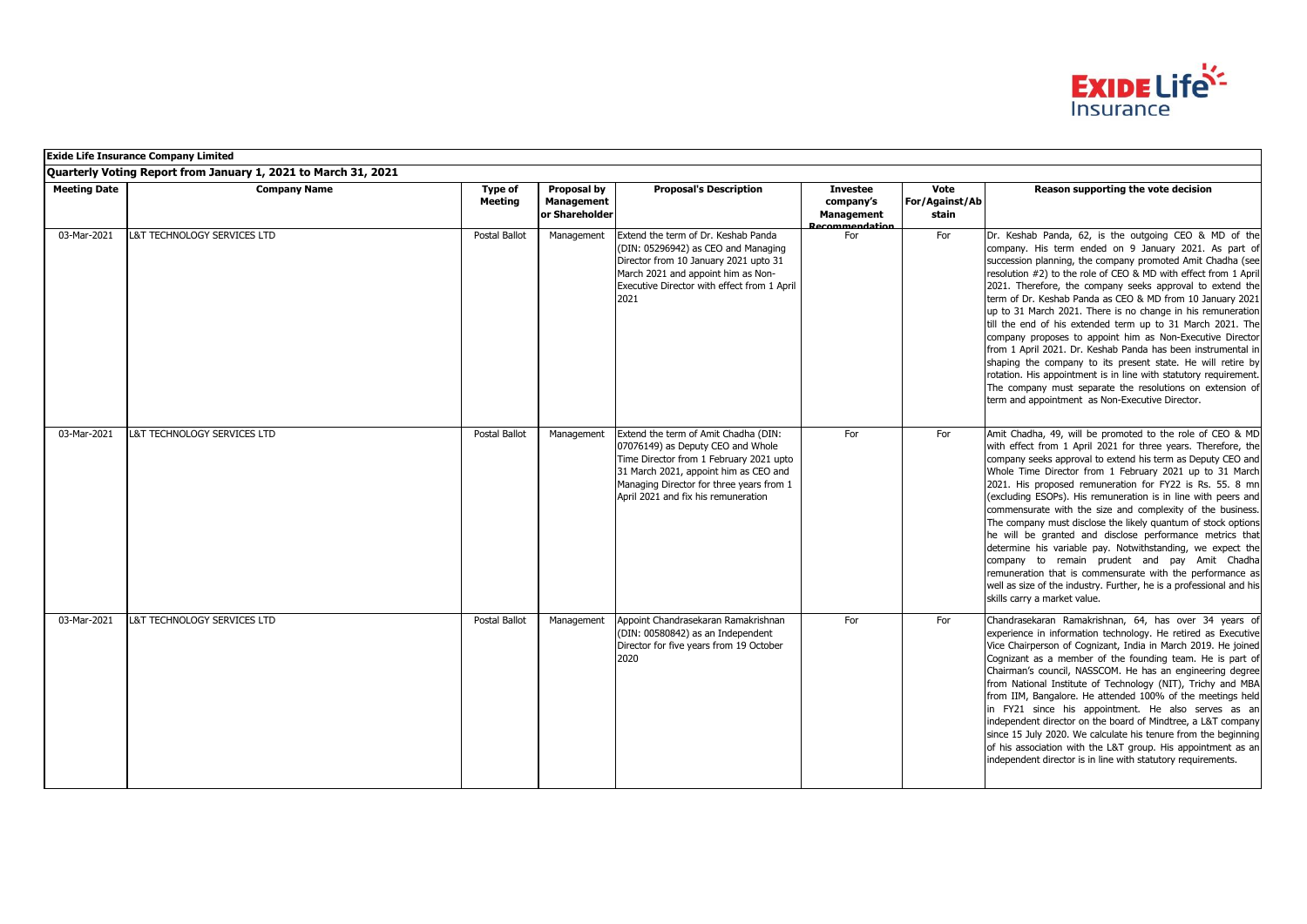

|                     | <b>Exide Life Insurance Company Limited</b>                    |                           |                                             |                                                                                                                                                                                          |                                                                    |                                 |                                                                                                                                                                                                                                                                                                                                                                                                                                                                                                                                                                                                                                                                                                                                                                                                                        |
|---------------------|----------------------------------------------------------------|---------------------------|---------------------------------------------|------------------------------------------------------------------------------------------------------------------------------------------------------------------------------------------|--------------------------------------------------------------------|---------------------------------|------------------------------------------------------------------------------------------------------------------------------------------------------------------------------------------------------------------------------------------------------------------------------------------------------------------------------------------------------------------------------------------------------------------------------------------------------------------------------------------------------------------------------------------------------------------------------------------------------------------------------------------------------------------------------------------------------------------------------------------------------------------------------------------------------------------------|
|                     | Quarterly Voting Report from January 1, 2021 to March 31, 2021 |                           |                                             |                                                                                                                                                                                          |                                                                    |                                 |                                                                                                                                                                                                                                                                                                                                                                                                                                                                                                                                                                                                                                                                                                                                                                                                                        |
| <b>Meeting Date</b> | <b>Company Name</b>                                            | Type of<br><b>Meeting</b> | Proposal by<br>Management<br>or Shareholder | <b>Proposal's Description</b>                                                                                                                                                            | <b>Investee</b><br>company's<br><b>Management</b><br>ecommendation | Vote<br>For/Against/Ab<br>stain | Reason supporting the vote decision                                                                                                                                                                                                                                                                                                                                                                                                                                                                                                                                                                                                                                                                                                                                                                                    |
| 03-Mar-2021         | L&T TECHNOLOGY SERVICES LTD                                    | Postal Ballot             | Management                                  | Reappoint Sudip Banerjee (DIN:<br>05245757) as Independent Director for a<br>second term of five years from 21 January<br>2021                                                           | For                                                                | Against                         | Sudip Banerjee, 61, has over 32 years of experience in<br>Information Technology. He is being reappointed for a second<br>term of five years from 21 January 2021. He is presently an<br>operating partner at Capital Square Partners, a private equity<br>firm. He serves on the boards of four listed companies<br>(including L&T Technology Services). Given their full-time<br>responsibilities, regulations allow whole-time directors of listed<br>companies to be independent directors in a maximum of three<br>listed companies. Further, we believe that, as an operating<br>partner with a private equity firm, his responsibilities are<br>equivalent to a whole-time directorship. Therefore, his number<br>of directorships on listed companies are not in keeping with the<br>spirit of the regulation. |
| 03-Mar-2021         | MAHINDRA & MAHINDRA FINANCIAL SERVICES LTD.                    | Postal Ballot             | Management                                  | Appoint Ms. Rebecca Nugent (DIN:<br>09033085) as Independent Director for a<br>term of five years from 5 March 2021                                                                      | For                                                                | For                             | Ms. Rebecca Nugent, 44, is Stephen E. And Joyce Fienberg<br>Professor of Statistics and Data Science at Carnegie Mellon<br>University. She is the Associate Department Head and Co-<br>Director of the undergraduate studies of Carnegie Mellon's<br>Statistics and Data Science department. She has extensive<br>experience of over 15 years in academia, research and<br>consulting in the statistics and data science discipline. Her<br>appointment as Independent Director for a term of five years<br>meets all statutory requirements.                                                                                                                                                                                                                                                                          |
| 03-Mar-2021         | MAHINDRA & MAHINDRA FINANCIAL SERVICES LTD.                    | Postal Ballot             | Management                                  | Appoint Amit Raje (DIN: 06809197) as<br>Non-Executive Non-Independent Director,<br>liable to retire by rotation                                                                          | For                                                                | For                             | Amit Raje, 47, is the Executive Vice-President Partnership and<br>Alliances of Mahindra and Mahindra Limited. He is responsible<br>for leading M&A and Investor Relations teams at Mahindra<br>Group. His appointment meets all statutory requirements.                                                                                                                                                                                                                                                                                                                                                                                                                                                                                                                                                                |
| 05-Mar-2021         | <b>TATA MOTORS LTD.</b>                                        | <b>NCM</b>                | Management                                  | Approve transfer of Passenger Vehicle<br>Business into TML Business Analytics<br>Services Ltd., a wholly owned subsidiary<br>on a slump sale basis for a consideration<br>of Rs. 94.2 bn | For                                                                | For                             | The proposed restructuring is in line with Tata Motors Limited's<br>(TML) overall strategy of strategically addressing the growth<br>and profitability of the passenger vehicles business. TML has<br>disclosed that it is looking for a strategic partner to invest in the<br>PV business. The PV business is being transferred to TML BASL<br>for a consideration of Rs. 94. 2 bn, against which equity shares<br>will be issued - there is no cash transfer. Except for a loan of<br>Rs. 5. 87 bn received from Gujarat Govt. For the Sanand Plant,<br>no debt will get transferred to the subsidiary. The proposed<br>restructuring has no impact on the existing shareholders of<br>Tata Motors.                                                                                                                  |
| 07-Mar-2021         | DIXON TECHNOLOGIES (INDIA) LIMITED                             | Postal Ballot             | Management                                  | Approve the sub-division of equity shares<br>from one share of face value of Rs. 10.0<br>per share to five shares of face value Rs.                                                      | For                                                                | For                             | The sub-division will improve the liquidity of the company's<br>shares in the market and make it affordable to small investors.                                                                                                                                                                                                                                                                                                                                                                                                                                                                                                                                                                                                                                                                                        |
| 07-Mar-2021         | DIXON TECHNOLOGIES (INDIA) LIMITED                             | Postal Ballot             | Management                                  | Approve alteration to Capital Clause of<br>Memorandum of Association (MoA) to<br>accommodate the sub-division of equity<br>shares                                                        | For                                                                | For                             | As a result of the sub-division of equity shares, the company<br>proposes to change the Capital Clause (Clause V) of the<br>Memorandum of Association (MoA). The altered MoA will reflect<br>the proposed authorized share capital of Rs. 260. 0 mn, divided<br>into 130. 0 mn equity shares of face value Rs. 2. 0 each.                                                                                                                                                                                                                                                                                                                                                                                                                                                                                              |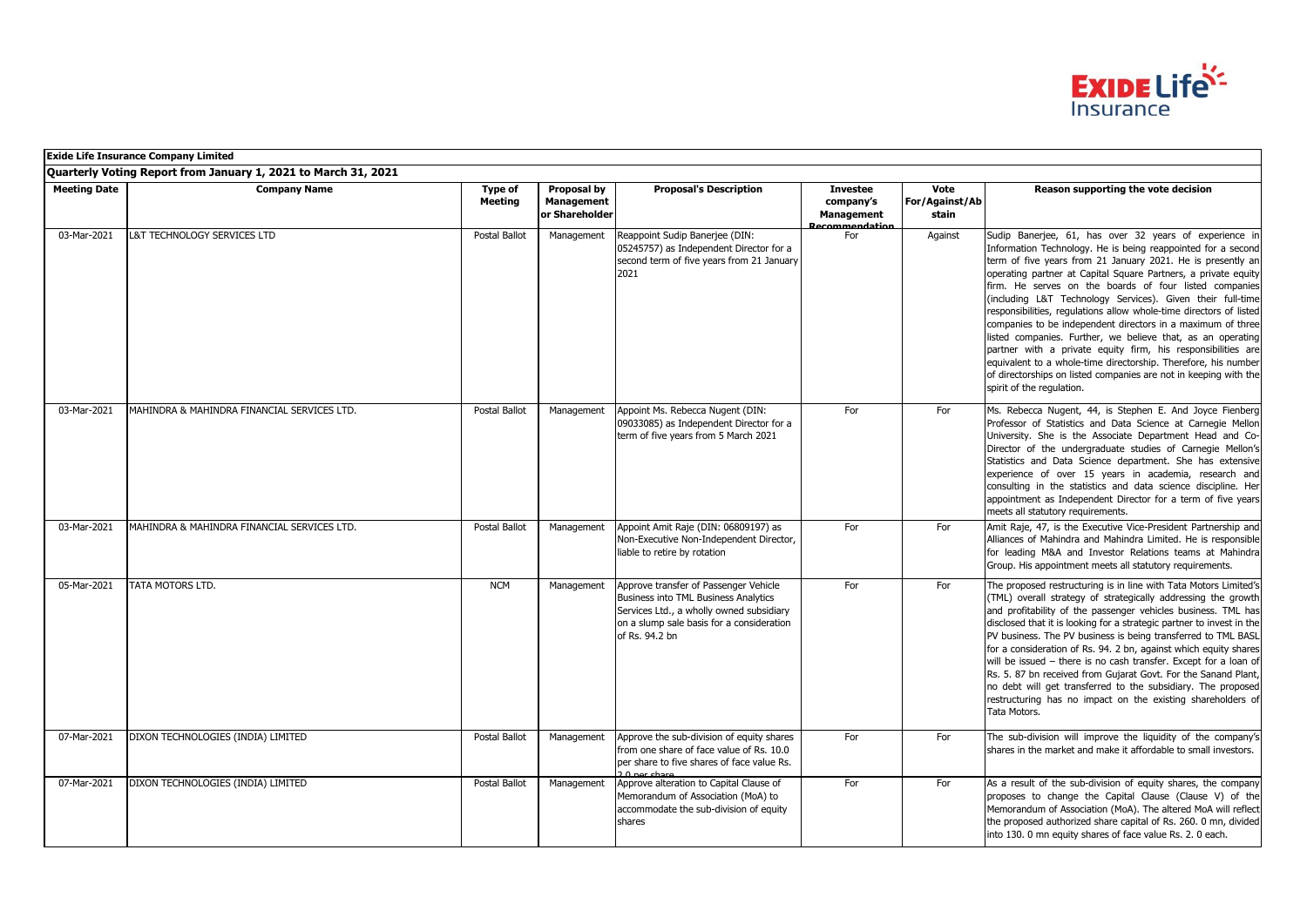

|                     | <b>Exide Life Insurance Company Limited</b>                    |                    |                                                    |                                                                                                                                                               |                                                                     |                                 |                                                                                                                                                                                                                                                                                                                                                                                                                                                                                                                                                                                                                                                                                                                                                                                                                                                                                                                                               |
|---------------------|----------------------------------------------------------------|--------------------|----------------------------------------------------|---------------------------------------------------------------------------------------------------------------------------------------------------------------|---------------------------------------------------------------------|---------------------------------|-----------------------------------------------------------------------------------------------------------------------------------------------------------------------------------------------------------------------------------------------------------------------------------------------------------------------------------------------------------------------------------------------------------------------------------------------------------------------------------------------------------------------------------------------------------------------------------------------------------------------------------------------------------------------------------------------------------------------------------------------------------------------------------------------------------------------------------------------------------------------------------------------------------------------------------------------|
|                     | Quarterly Voting Report from January 1, 2021 to March 31, 2021 |                    |                                                    |                                                                                                                                                               |                                                                     |                                 |                                                                                                                                                                                                                                                                                                                                                                                                                                                                                                                                                                                                                                                                                                                                                                                                                                                                                                                                               |
| <b>Meeting Date</b> | <b>Company Name</b>                                            | Type of<br>Meeting | Proposal by<br><b>Management</b><br>or Shareholder | <b>Proposal's Description</b>                                                                                                                                 | <b>Investee</b><br>company's<br><b>Management</b><br>Recommendation | Vote<br>For/Against/Ab<br>stain | Reason supporting the vote decision                                                                                                                                                                                                                                                                                                                                                                                                                                                                                                                                                                                                                                                                                                                                                                                                                                                                                                           |
| 10-Mar-2021         | SHRIRAM TRANSPORT FINANCE CO. LTD.                             | Postal Ballot      | Management                                         | Approve private placement of redeemable<br>non-convertible debentures, subordinated<br>debentures, bonds, or any other debt<br>securities of up to Rs. 350 bn | For                                                                 | For                             | As on 31 December 2020, the NBFC had outstanding<br>borrowings of Rs. 962. 6 bn. The capital adequacy ratio as on<br>31 December 2020 was 23. 61% against a regulatory minimum<br>of 15. 0%. Debt levels in an NBFC are typically reined in by the<br>regulatory requirement of maintaining a slated minimum capital<br>adequacy ratio. The company has a credit rating of CRISIL<br>AA+/Negative/CRISIL A1+, which denotes high degree of<br>safety regarding timely servicing of debt obligations. The<br>proposed issue will be within the overall borrowing limit of Rs.<br>1.5 trillion.                                                                                                                                                                                                                                                                                                                                                 |
| 16-Mar-2021         | SUN PHARMACEUTICAL INDS. LTD.                                  | <b>NCM</b>         | Management                                         | Approve the amalgamation of Sun Pharma<br>Global FZE, a wholly owned step-down<br>subsidiary, with Sun Pharmaceuticals<br><b>Industries Limited</b>           | For                                                                 | For                             | In May 2018, the company the Generic Products business of<br>Sun Pharma FZE with itself. The merger envisaged that Sun<br>Pharma FZE will concentrate on strengthening the branded<br>products portfolio. The company now seeks to merge Sun<br>Pharma FZE, which will consolidate the remaining branded<br>products portfolio and realize operating synergies, while<br>simplifying the holding structure. As per company clarification,<br>the proposed merger will add $\sim$ Rs. 45,347 mn ( $\sim$ 24%) to the<br>standalone net worth of Sun Pharma based on FY20 financials.<br>It will consolidate operations and may result in optimal<br>utilization of resources given that both companies are engaged<br>in similar business activities in common geography of USA.<br>Further, since Sun Pharma FZE is a wholly owned step-down<br>subsidiary of Sun Pharma, there will be no material impact on<br>the consolidated financials. |
| 16-Mar-2021         | MARUTI SUZUKI INDIA LTD.                                       | Postal Ballot      | Management                                         | Approve alteration to the Object Clause of<br>the Memorandum of Association                                                                                   | For                                                                 | For                             | Maruti Suzuki India Limited (MSIL) proposes to alter the Object<br>Clause of the Memorandum of Association in order to develop,<br>operate and maintain digital platforms that will facilitate online<br>purchase of its products and other ancillary mobility services.<br>MSIL may partner with third party venders to provide these<br>web-based solutions. We believe it is the prerogative of the<br>board and the management to decide on business<br>diversifications. Notwithstanding, the proposed diversification<br>may pose execution and other business risks.                                                                                                                                                                                                                                                                                                                                                                   |
| 16-Mar-2021         | LUPIN LTD.                                                     | Postal Ballot      | Management                                         | Appoint K. B. S. Anand (DIN: 0351828) as<br>Independent Director for a period of five<br>years w.e.f. 12 August 2020                                          | For                                                                 | For                             | K. B. S. Anand, 65, is the former MD & CEO of Asian Paints. He<br>attended all three board meetings held in FY21 after his<br>appointment as Additional Director in August 2020. His<br>appointment is in line with all statutory requirements.                                                                                                                                                                                                                                                                                                                                                                                                                                                                                                                                                                                                                                                                                               |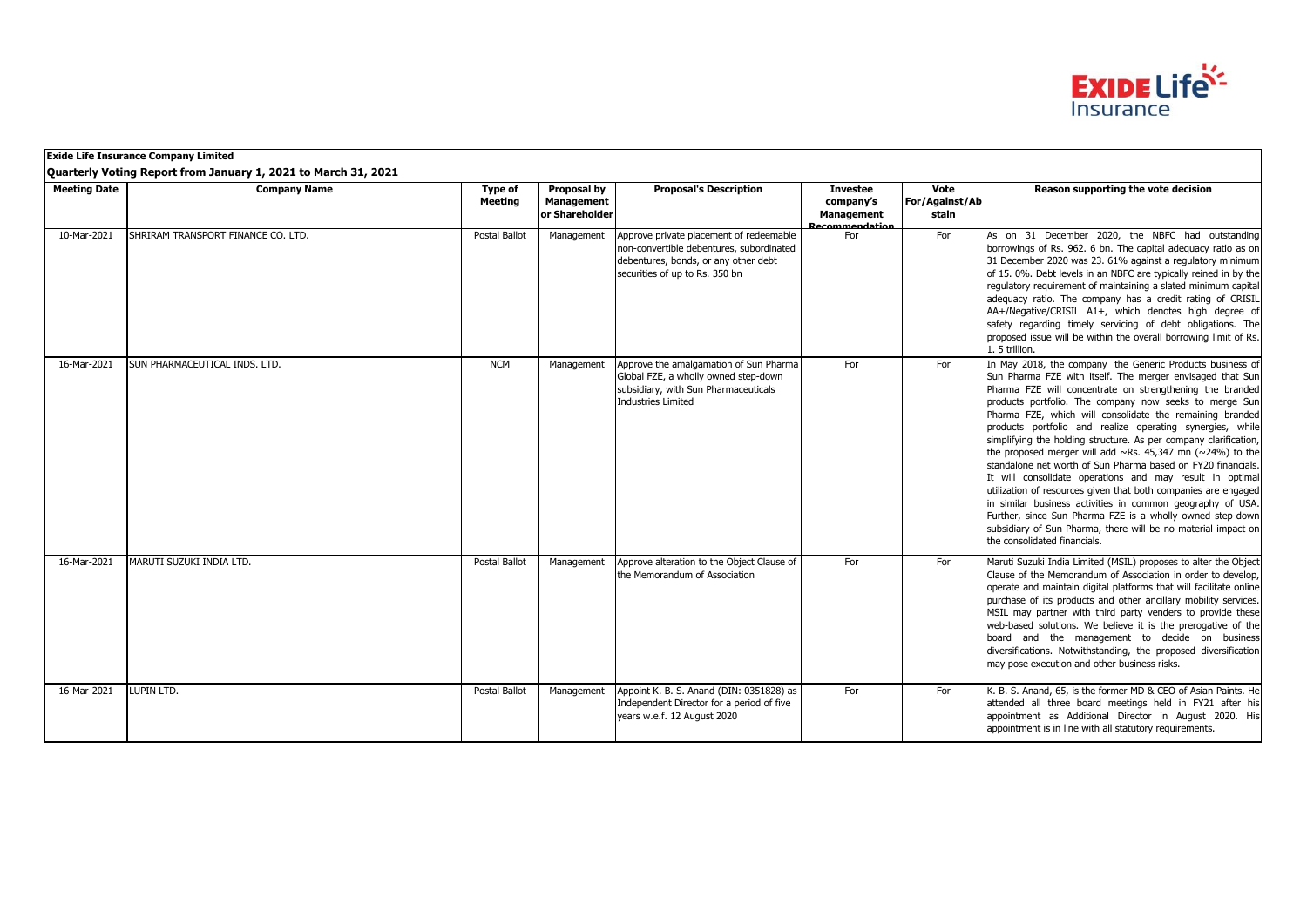

|                     | <b>Exide Life Insurance Company Limited</b>                    |                    |                                             |                                                                                                                               |                                                                     |                                 |                                                                                                                                                                                                                                                                                                                                                                                                                                                                                                                                                                                                                                                                                                                                                                                                                                                                 |  |  |  |
|---------------------|----------------------------------------------------------------|--------------------|---------------------------------------------|-------------------------------------------------------------------------------------------------------------------------------|---------------------------------------------------------------------|---------------------------------|-----------------------------------------------------------------------------------------------------------------------------------------------------------------------------------------------------------------------------------------------------------------------------------------------------------------------------------------------------------------------------------------------------------------------------------------------------------------------------------------------------------------------------------------------------------------------------------------------------------------------------------------------------------------------------------------------------------------------------------------------------------------------------------------------------------------------------------------------------------------|--|--|--|
|                     | Quarterly Voting Report from January 1, 2021 to March 31, 2021 |                    |                                             |                                                                                                                               |                                                                     |                                 |                                                                                                                                                                                                                                                                                                                                                                                                                                                                                                                                                                                                                                                                                                                                                                                                                                                                 |  |  |  |
| <b>Meeting Date</b> | <b>Company Name</b>                                            | Type of<br>Meeting | Proposal by<br>Management<br>or Shareholder | <b>Proposal's Description</b>                                                                                                 | <b>Investee</b><br>company's<br><b>Management</b><br>Recommendation | Vote<br>For/Against/Ab<br>stain | Reason supporting the vote decision                                                                                                                                                                                                                                                                                                                                                                                                                                                                                                                                                                                                                                                                                                                                                                                                                             |  |  |  |
| 16-Mar-2021         | LUPIN LTD.                                                     | Postal Ballot      | Management                                  | Appoint Dr. Punita Kumar-Sinha (DIN:<br>05229262) as Independent Director for a<br>period of five years w.e.f. 12 August 2020 | For                                                                 | For                             | Dr. Punita Kumar-Sinha, 58, is the Founder of Pacific Paradigm<br>Advisors, an independent investment advisory and<br>management firm focused on Asia. She attended all three<br>board meetings held in FY21 after her appointment as<br>additional director in August 2020. We are given to understand<br>that her responsibilities as founder of Pacific Paradigm Advisors<br>is not full-time in nature and that she has sufficient flexibility to<br>manage her several board responsibilities. Dr. Punita Kumar-<br>Sinha serves on the ten boards (including Lupin Limited) of<br>which four are of listed companies. In the shareholder notice,<br>the board should have articulated its assessment of Punita<br>Kumar-Sinha's ability to devote time to her board<br>responsibilities, in light of her role as founder of Pacific<br>Paradigm Advisors. |  |  |  |
| 16-Mar-2021         | LUPIN LTD.                                                     | Postal Ballot      | Management                                  | Appoint Robert Funsten (DIN: 08950420)<br>as Independent Director for six months<br>w.e.f. 10 November 2020                   | For                                                                 | For                             | Robert Funsten, 61, is Counsel in the Corporate Practice Group<br>of the law firm Brown Rudnick LLP in the USA, before which he<br>was a partner at the firm and Co-Chair of the firm's Global Life<br>Sciences Group. He has over 25 years of experience working<br>with and advising life sciences companies in transactional, M&A<br>and other matters. The company has clarified that Robert<br>Funsten was appointed as Independent Director for a period of<br>six months to ensure regulatory compliance with board<br>independence norms until the appointment of Mark D McDade.<br>He attended the single board meeting held in FY21 after his<br>appointment as additional director in November 2020. His<br>appointment is in line with all statutory requirements.                                                                                  |  |  |  |
| 16-Mar-2021         | LUPIN LTD.                                                     | Postal Ballot      | Management                                  | Appoint Mark D McDade (DIN: 09037255)<br>as Independent Director for a period of<br>five years w.e.f. 28 January 2021         | For                                                                 | For                             | Mark D McDade, 65, is a Co-Founder and Partner at Qiming<br>Venture Partners, USA where he built a strong investment team<br>and made large number of high value investments in<br>biotherapeutics, including cell and gene therapy and digital<br>health. He has over 37 years of experience in the<br>biopharmaceutical industry covering small and large molecules<br>(biologic) products in a wide range of therapeutic areas in<br>large, mid, small and development-stage companies, in all<br>global markets. He attended the single board meeting held in<br>FY21 after his appointment as additional director in January<br>2021. His appointment is in line with all statutory requirements.                                                                                                                                                          |  |  |  |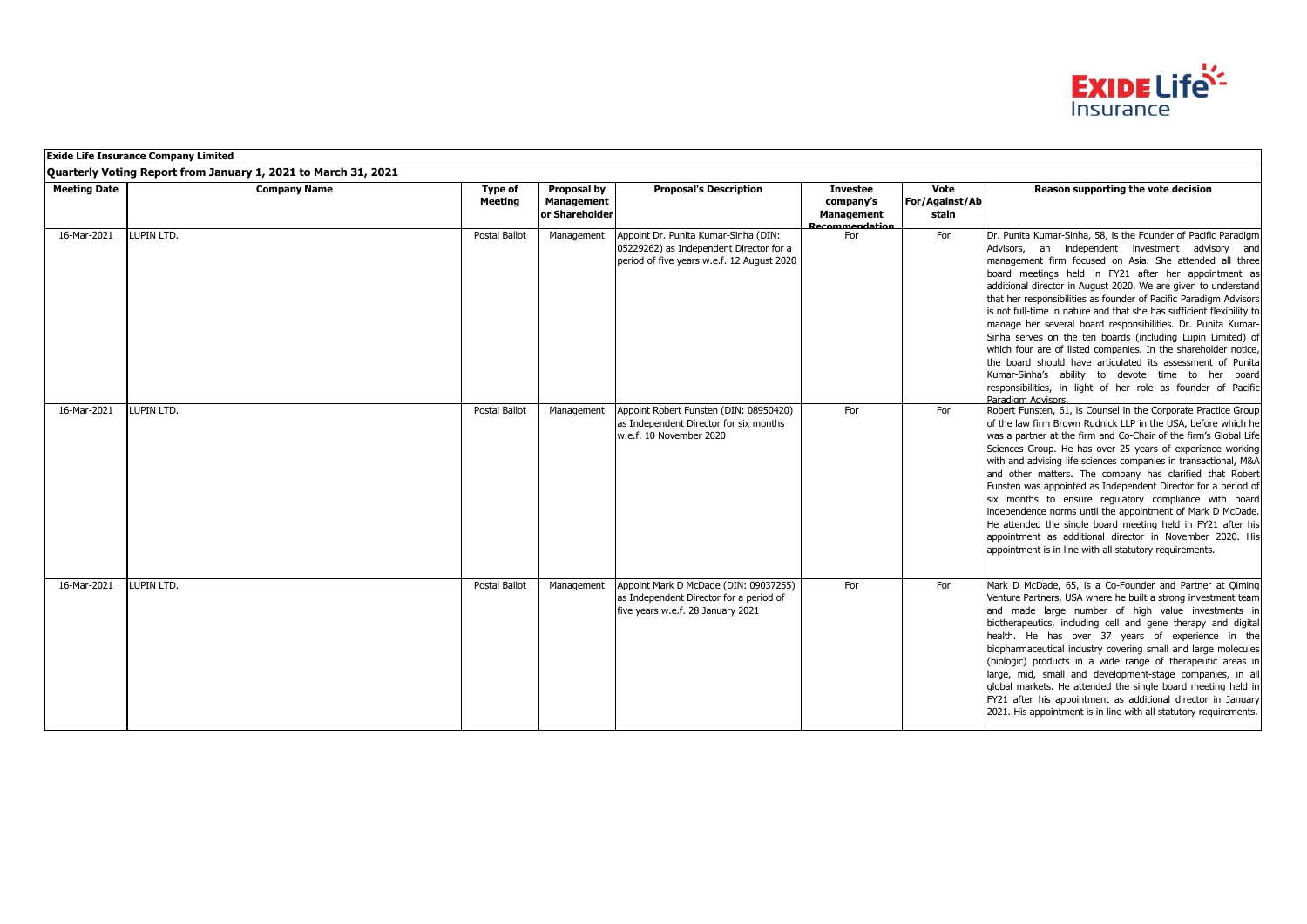

|                     | <b>Exide Life Insurance Company Limited</b>                    |                           |                                             |                                                                                                                                                                             |                                                                     |                                 |                                                                                                                                                                                                                                                                                                                                                                                                                                                                                                                                                                                                                                                                                                                                                                                                                                                                                                                                                                                                                                     |  |  |
|---------------------|----------------------------------------------------------------|---------------------------|---------------------------------------------|-----------------------------------------------------------------------------------------------------------------------------------------------------------------------------|---------------------------------------------------------------------|---------------------------------|-------------------------------------------------------------------------------------------------------------------------------------------------------------------------------------------------------------------------------------------------------------------------------------------------------------------------------------------------------------------------------------------------------------------------------------------------------------------------------------------------------------------------------------------------------------------------------------------------------------------------------------------------------------------------------------------------------------------------------------------------------------------------------------------------------------------------------------------------------------------------------------------------------------------------------------------------------------------------------------------------------------------------------------|--|--|
|                     | Quarterly Voting Report from January 1, 2021 to March 31, 2021 |                           |                                             |                                                                                                                                                                             |                                                                     |                                 |                                                                                                                                                                                                                                                                                                                                                                                                                                                                                                                                                                                                                                                                                                                                                                                                                                                                                                                                                                                                                                     |  |  |
| <b>Meeting Date</b> | <b>Company Name</b>                                            | Type of<br><b>Meeting</b> | Proposal by<br>Management<br>or Shareholder | <b>Proposal's Description</b>                                                                                                                                               | <b>Investee</b><br>company's<br><b>Management</b><br>Recommendation | Vote<br>For/Against/Ab<br>stain | Reason supporting the vote decision                                                                                                                                                                                                                                                                                                                                                                                                                                                                                                                                                                                                                                                                                                                                                                                                                                                                                                                                                                                                 |  |  |
| 19-Mar-2021         | <b>BHARTI AIRTEL LTD.</b>                                      | EGM                       | Management                                  | Approve the acquisition of Bharti<br>Telemedia Ltd's 20% stake from Lion<br>Meadow Investments Ltd, an affiliate of<br>Warburg Pincus for a consideration of Rs.<br>31.3 bn | For                                                                 | For                             | Bharti Airtel wants to expand into the home DTH business by<br>providing differentiated and integrated services to the<br>untapped Indian market. To pursue its strategy Bharti Airtel is<br>looking to increase its stake in Bharti Telemedia Limited (BTL)<br>by making the company its wholly owned subsidiary. The<br>company seeks approval to acquire Warburg Pincus' 20% stake<br>in Bharti Telemedia for a consideration of Rs. 31, 3 bn which<br>would be partially discharged through the issuance of shares on<br>a preferential allotment and the remaining consideration will be<br>paid in cash. Warburg Pincus will be swapping its stake in BTL<br>for a stake in Bharti Airtel and will own 0. 66% of the<br>company's equity: the valuation multiple for its entry and exit<br>from the investment in BTL has been in the same range.<br>Further, the valuation is in line with peers. The current<br>transactions may further stretch the company's debt to equity<br>ratio which was 2. 0x on 31 December 2020. |  |  |
| 23-Mar-2021         | KOTAK MAHINDRA BANK LTD.                                       | Postal Ballot             | Management                                  | Approve material related party<br>transactions with Infina Finance Pvt. Ltd.<br>for FY21                                                                                    | For                                                                 | For                             | The bank periodically takes deposits from Infina Finance Pvt.<br>Ltd., which is an associate company. In FY21, Kotak Mahindra<br>Bank expects the value of these deposits and other banking<br>transactions (where the bank receives fees and charges such as<br>custody / depository services, advisory services, issuing and<br>paying agreement fees, shared services etc. From Infina<br>Finance) to exceed the materiality threshold of 10% of<br>consolidated revenues. The transactions are in the ordinary<br>course of business of the bank and on an arm's length basis.                                                                                                                                                                                                                                                                                                                                                                                                                                                  |  |  |
| 23-Mar-2021         | KOTAK MAHINDRA BANK LTD.                                       | Postal Ballot             | Management                                  | Approve material related party<br>transactions with Promoter, MD & CEO<br>Uday S. Kotak for FY21                                                                            | For                                                                 | For                             | The bank periodically takes deposits from Uday Kotak,<br>promoter MD & CEO. In FY21, Kotak Mahindra Bank expects<br>the value of these deposits and other banking transactions<br>(where the bank receives fees and charges such as custody /<br>depository services, advisory services, issuing and paying<br>agreement fees, shared services etc. From Uday Kotak) to<br>exceed the materiality threshold of 10% of consolidated<br>revenues. These transactions are over and above the<br>remuneration paid by the bank to Uday Kotak, which has been<br>approved by the shareholders and the Reserve Bank of India.<br>The transactions are in the ordinary course of business of the<br>bank and on an arm's length basis.                                                                                                                                                                                                                                                                                                     |  |  |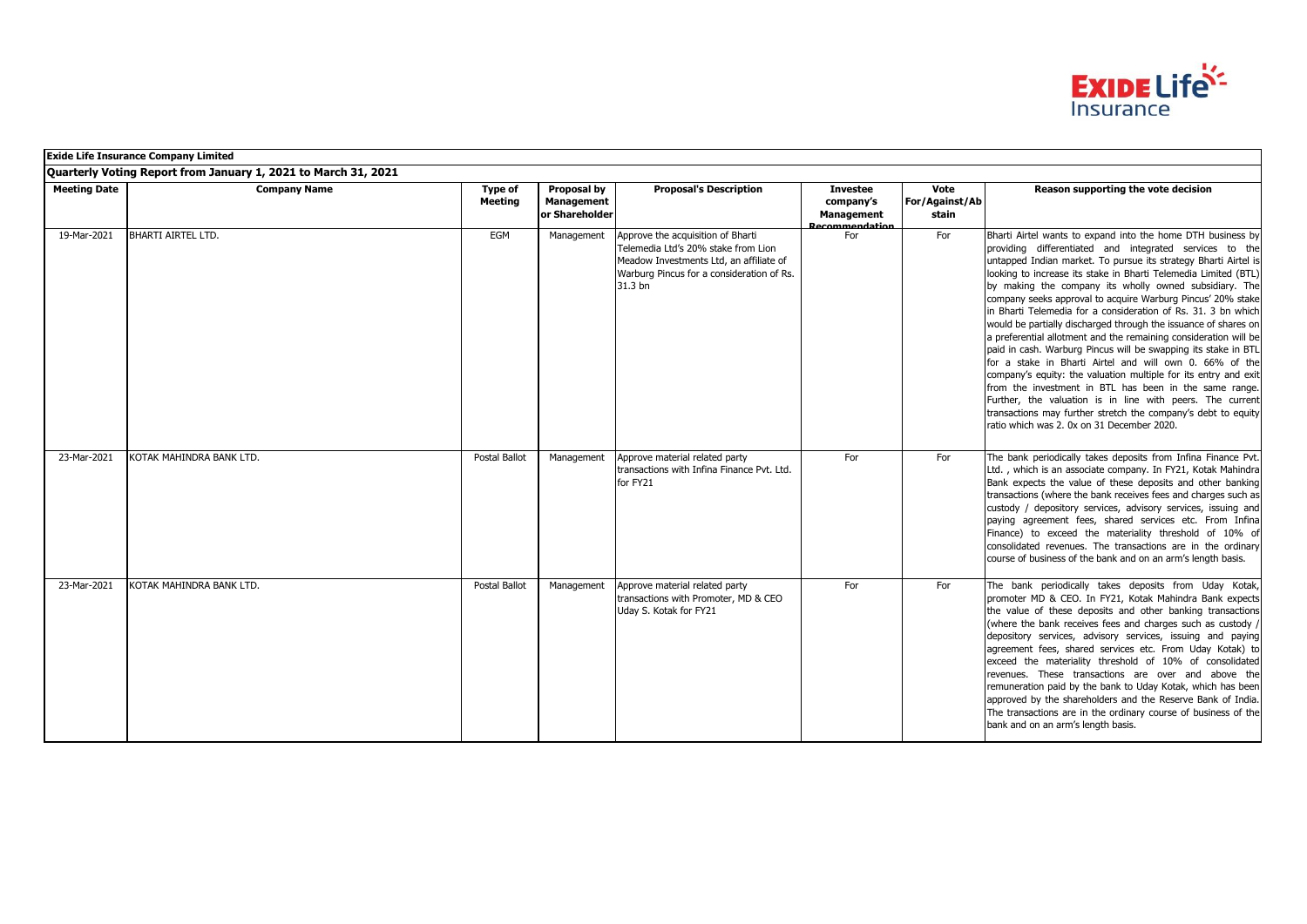

|                     | <b>Exide Life Insurance Company Limited</b>                    |                           |                                             |                                                                                                                                                                             |                                                                    |                                 |                                                                                                                                                                                                                                                                                                                                                                                                                                                                                                                                                                                                                                                                                                                                                                                                                                                                                                                                                                                                                                              |  |  |  |
|---------------------|----------------------------------------------------------------|---------------------------|---------------------------------------------|-----------------------------------------------------------------------------------------------------------------------------------------------------------------------------|--------------------------------------------------------------------|---------------------------------|----------------------------------------------------------------------------------------------------------------------------------------------------------------------------------------------------------------------------------------------------------------------------------------------------------------------------------------------------------------------------------------------------------------------------------------------------------------------------------------------------------------------------------------------------------------------------------------------------------------------------------------------------------------------------------------------------------------------------------------------------------------------------------------------------------------------------------------------------------------------------------------------------------------------------------------------------------------------------------------------------------------------------------------------|--|--|--|
|                     | Quarterly Voting Report from January 1, 2021 to March 31, 2021 |                           |                                             |                                                                                                                                                                             |                                                                    |                                 |                                                                                                                                                                                                                                                                                                                                                                                                                                                                                                                                                                                                                                                                                                                                                                                                                                                                                                                                                                                                                                              |  |  |  |
| <b>Meeting Date</b> | <b>Company Name</b>                                            | Type of<br><b>Meeting</b> | Proposal by<br>Management<br>or Shareholder | <b>Proposal's Description</b>                                                                                                                                               | <b>Investee</b><br>company's<br><b>Management</b><br>ecommendation | Vote<br>For/Against/Ab<br>stain | Reason supporting the vote decision                                                                                                                                                                                                                                                                                                                                                                                                                                                                                                                                                                                                                                                                                                                                                                                                                                                                                                                                                                                                          |  |  |  |
| 25-Mar-2021         | BHARAT PETROLEUM CORPN. LTD.                                   | EGM                       | Management                                  | Approve disinvestment of entire 61.65%<br>stake held in Numaligarh Refinery Limited<br>(NRL) for a consideration of Rs. 98.76 bn                                            | For                                                                | For                             | Under the scheme, BPCL plans to divest NRL to either Oil India<br>Limited and Engineers India Limited (consortium) or the<br>consortium with Government of Assam (if it participates to its<br>stated extent of an additional 13. 65% stake purchase in NRL).<br>The consortium's quoted consideration of $\sim$ Rs. 98. 8 bn has<br>been accepted by the GoI, as it was above the "reserve price"<br>fixed by the valuation. We expect companies to disclose the<br>valuation report, and in this case the reserve price.<br>Notwithstanding, the valuation for the transaction is<br>comparable to peers. The divestment of NRL is the first step in<br>the divestment of BPCL and also aligned with the finance<br>ministry's overall divestment strategy for public sector<br>enterprises. The incremental funds raised by the company after<br>the divestment could be used to give a special dividend to<br>shareholders, fund the acquisition of Oman Oil Company's 36.<br>6% stake in Bharat Oman Refineries Limited or reduce debt. |  |  |  |
| 25-Mar-2021         | CIPLA LTD.                                                     | Postal Ballot             | Management                                  | Approve Cipla Employee Stock<br>Appreciation Rights Scheme 2021 (ESAR<br>Scheme 2021)                                                                                       | For                                                                | For                             | ESARs entitle employees to receive appreciation in the value of<br>shares of the company (difference between the ESAR Price and<br>the Market Price of the shares on the exercise date) where such<br>appreciation is settled by way of shares of the company. The<br>aggregate number of ESARs to be granted will not exceed 3.3<br>mn equity shares upon exercise. This represents $\sim$ 0. 4% of the<br>current issued and paid-up capital., Given that the employees<br>will benefit only if market price of shares on the date of<br>exercise exceeds the ESAR price, the scheme ensures<br>alignment of interests between the investors and employees.                                                                                                                                                                                                                                                                                                                                                                                |  |  |  |
| 25-Mar-2021         | CIPLA LTD.                                                     | Postal Ballot             | Management                                  | Extend proposed grant of ESAR Scheme<br>2021 to employees of subsidiary<br>companies                                                                                        | For                                                                | For                             | The company proposes to extend the ESAR Scheme 2021 to the<br>employees of its subsidiary companies. Our decision on this<br>resolution is linked to resolution #1.                                                                                                                                                                                                                                                                                                                                                                                                                                                                                                                                                                                                                                                                                                                                                                                                                                                                          |  |  |  |
| 26-Mar-2021         | <b>TATA STEEL LTD.</b>                                         | <b>NCM</b>                | Management                                  | Approve merger of Tata Steel BSL Limited<br>(TSBL, step down subsidiary), and<br>Bamnipal Steel Limited (BSL) (wholly<br>owned subsidiary) with Tata Steel Limited<br>(TSL) | For                                                                | For                             | TSBL proposes to merge itself into TSL, its ultimate holding<br>company. TSBL is a 72. 7% step-down subsidiary of TSL. Public<br>shareholders of TSBL will receive one fully paid-up share of TSL<br>for every fifteen shares held in TSBL. BSL's investment in<br>equity shares of TSBL and TSL's investment in equity shares of<br>BSL and preference shares of TSBL will stand cancelled. The<br>public shareholders of TSBL will receive 19. 9 mn shares of TSL<br>and result in a dilution in voting rights of 1. 7% for existing<br>investors of TSL. The proposed merger will result in<br>simplification of group structure and may result in synergy<br>benefits including rationalization of logistics and distribution<br>costs, central procurement of raw material, operational<br>efficiencies due to centralization of inventory, common<br>management and better working capital and cash<br>management. The implied valuation of TSBL is in line with<br>peers.                                                             |  |  |  |